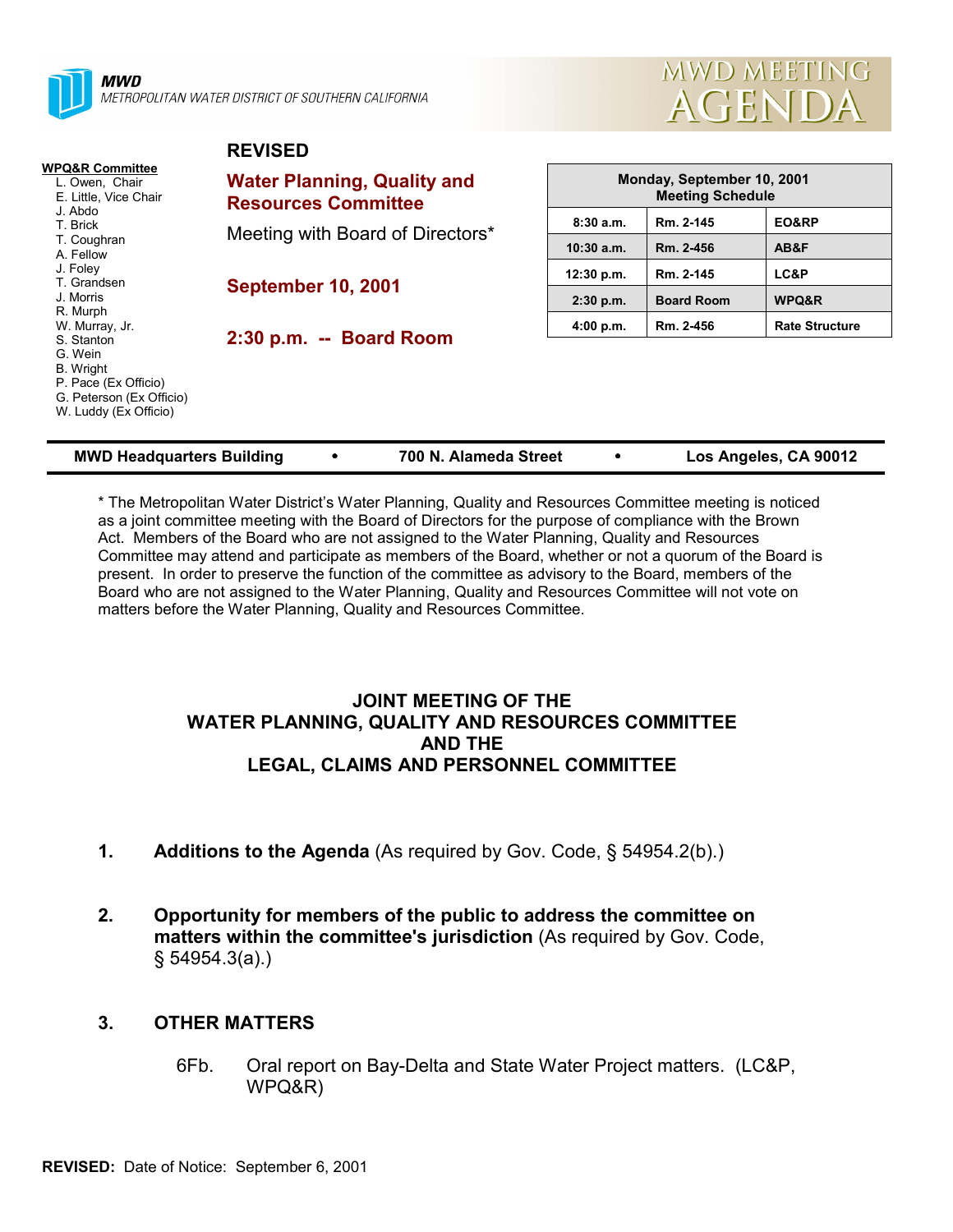# **4. OTHER BOARD ITEMS - ACTION**

9-4 Authorize entering into an agreement to facilitate a water transfer transaction between Western Water Company and the city of San Diego. (LC&P, WPQ&R)

# **5. COMMITTEE ITEMS**

- a. Oral report on the Monterey settlement agreement negotiations. (LC&P, WPQ&R) **[Discussion of** *Planning and Conservation League, et al. v. Department of Water Resources, et al***., Sacramento County Superior Court Case No. 95CS03216. Any** discussion of litigation will be held in closed session—existing litigation—pursuant **to Gov. Code ß 54956.9(a)]**
- b. Status of work plan on State Water Resources Control Board Phase 8 settlement. (LC&P, WPQ&R)

# **WATER PLANNING, QUALITY AND RESOURCES COMMITTEE MEETING**

# **(Following joint meeting of WPQ&R and LC&P)**

**6. Approval of the Minutes of the meeting of the Water Planning, Quality and Resources Committee held August 20, 2001**

## **7. MANAGEMENT REPORT**

a. Water Resources Management Manager's report.

# **8. CONSENT CALENDAR ITEMS - ACTION**

None